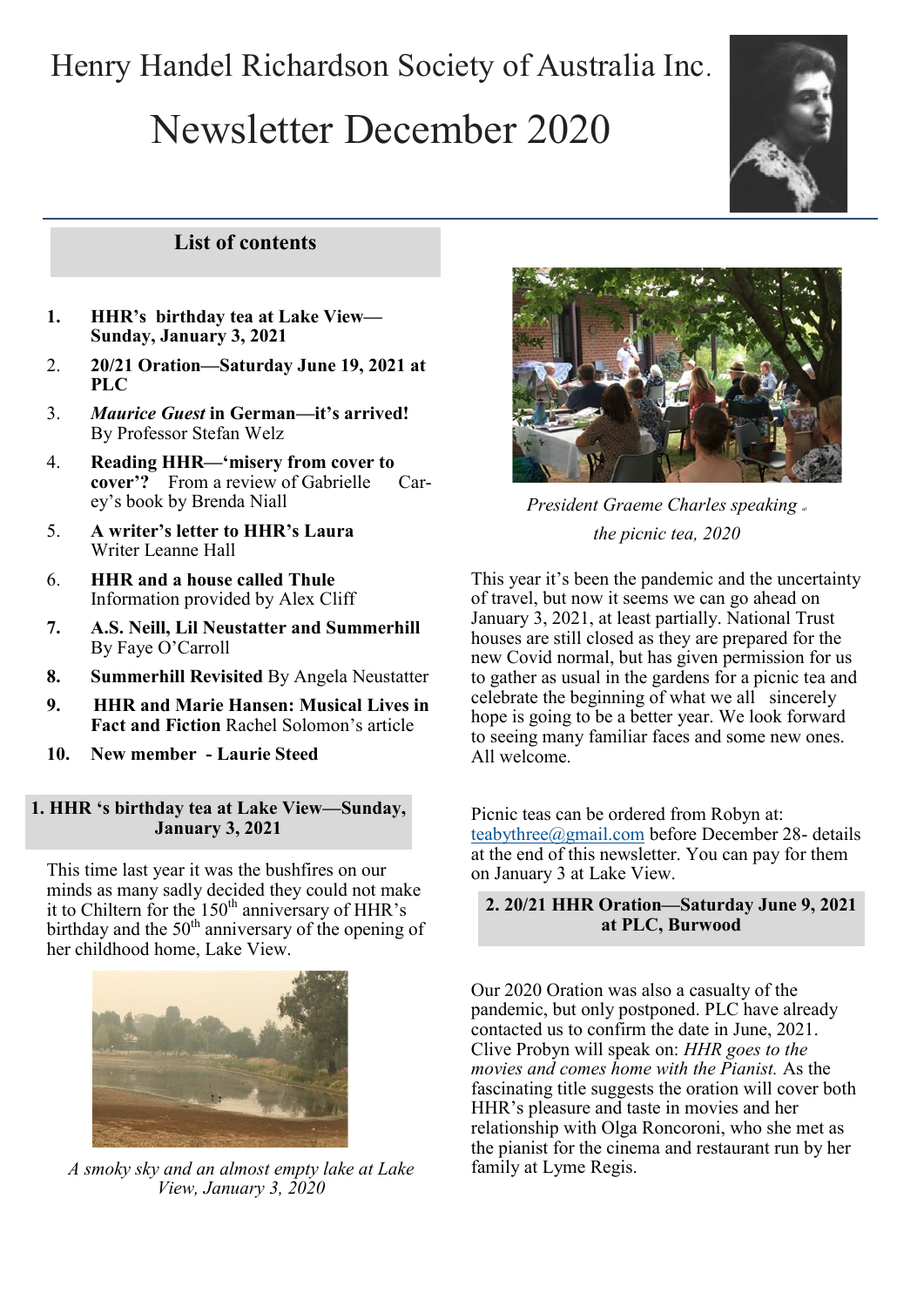

*The Roncoroni establishment at Lyme Regis*

Keep the date free as this promises to be a memorable day at PLC. More details later.

#### **3.** *Maurice Guest* **in German—it's arrived!**

By Stefan Welz (co-translator with Fabien Dellemann of *Maurice Guest)*

'Nu grade!' said Peter Hinke, owner of the bookshop and publishing house - Connewitzer Verlagsbuchhhandlung in Leipzig - when he was taken by surprise by the rigid measures against the Covid-19 pandemic in March. Only two months before, he was able to assure the financing of the most costly publication in the history of his little enterprise. All of a sudden, the project of re-publishing the newly translated novel *Maurice Guest* by Henry Handel Richardson, a project Hinke has followed up for years, and which had been almost completed, was at stake in face of a severe lockdown and general uncertainty. The publication was meant to be a present the passionate bookseller and publisher wanted to make his customers and himself on occasion of the 30 years jubilee of his bookshop in the heart of the city of Leipzig. But to cut a long story short, he finally surmounted this unexpected obstacle too and brought his project to a fine ending.



#### *Peter Hinke and Graeme Charles, Leipzig 2019*

Peter Hinke has entertained the idea of re-editing the voluminous novel début of the Australian author since he founded his Verlagsbuchhandlung at the beginning of the 1990s. He set up his first bookstore in Connewitz, a part of the city with a lively cultural scene and alternative lifestyles. Soon the improvised rooms became a legendary meeting point for mainly East-German readers hungry for literature during the first years after the Berlin Wall had come down. Hinke's engagement as a citizen goes beyond publishing, providing and selling sophisticated literary products. He is always looking for new, interesting publications and promotes young authors in giving them an opportunity to publish their first lines and verses. Repeatedly, he made and makes his voice heard in the debates on communal and political issues – a voice of reason and democratic principles. Renowned German authors, such as Christa Wolf, Martin Walser and Hans Mayer, installed themselves on the worn but comfy sofa of the bookstore to read from their works during the Leipzig Book Fair. Over the years, a community of dedicated readers and book-lovers has formed a loyal circle around this book hub, and annual literary or sports events bring them even closer together.

Although *Maurice Guest* could be claimed as one of the most important and most extensive novels with a Leipzig setting, it had to eke out a rather unknown existence in Leipzig, Saxony and Germany. After a first warm reception, it was largely forgotten due to the Great War and a chaotic aftermath. Its perusal became a true insider tip among a few. Nowadays, the first German edition, which is based on the Heinemann edition from 1908, and which was published at Fischer Verlag Berlin in 1912, is hardly available.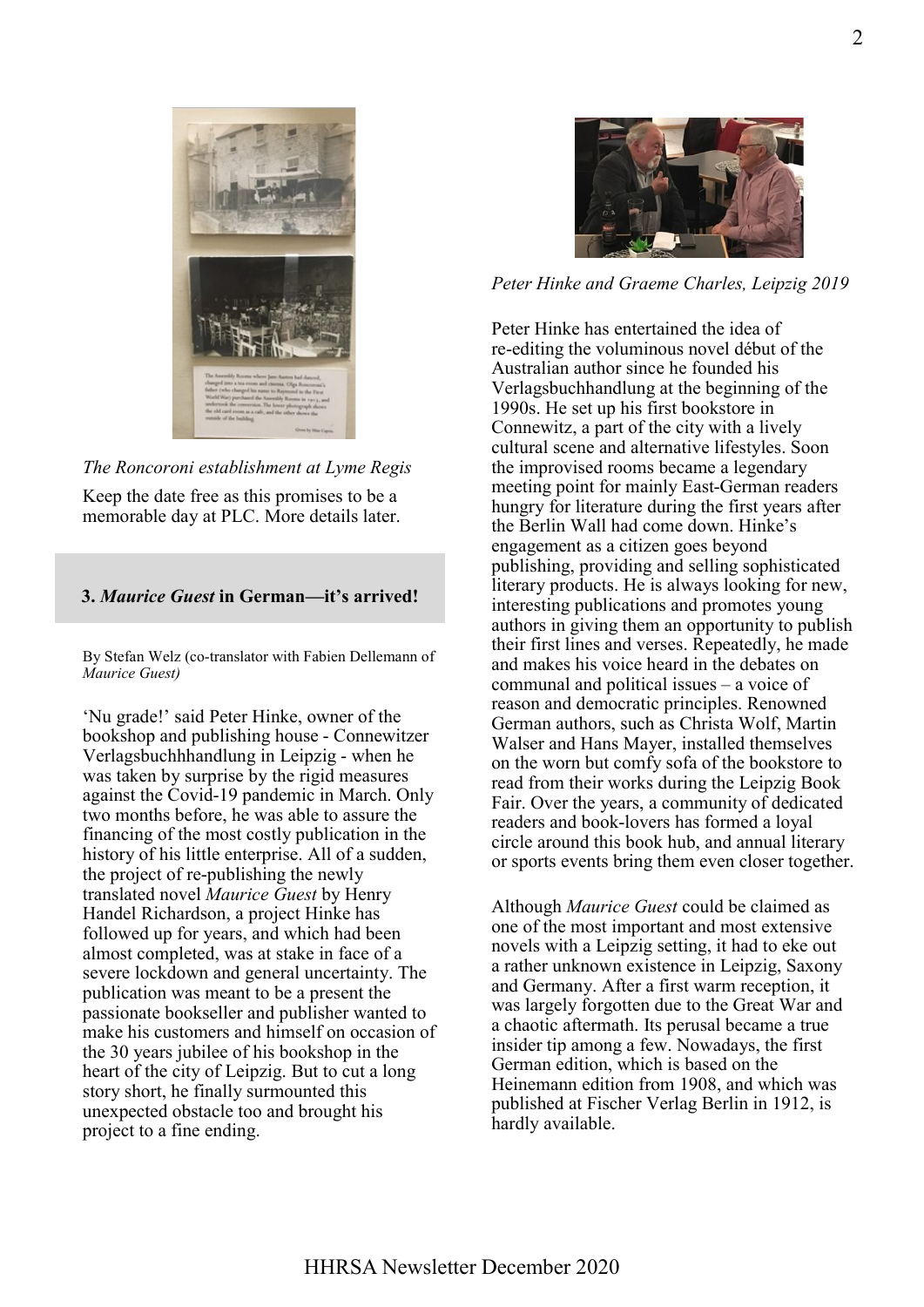#### **3.** *Maurice Guest* **in German—continued**

However, the publisher opted for a new translation instead of a mere re-edition of the old translation with its numerous shortenings and an air of Nietzschean language. Such an ambitious project required help from several sides in the course of some years: a crew of translators, academics, actors, archivists, book designers and other interested people invested to bring it, step by step, to life. It was more than just riding a hobbyhorse, and most of the time without any financial remuneration. More than once, there were severe doubts whether the endeavour would come to a good end at all.

There were not only those of the 'inner circle' who came together over the work on *Maurice Guest*. A broader audience could enjoy some of Henry Handel Richardson's musical compositions and extracts from the new translation of her Leipzig novel at two musical-literary evenings.



*Actress Noemi Krausz reads from 'Maurice Guest', Graham Welsh on piano, Leipzig 2019*

T

The deeper study of Richardson's work and biography allowed connections between likeminded and interested readers from all over Germany and beyond. The fruitful exchange with Australian and English friends of the Henry Handel Richardson Society was always encouraging and provided an appreciated impulse. Eventually, a bond was re-established, which had hitherto been torn apart by wars and ideological separation of the  $20<sup>th</sup>$  century. All this bestows something idealistic on the project and makes it collective in the best sense of the word. What better thing could happen to a work of literature?

Last week, the printer delivered the two volumes. The team at the bookstore is now busy sending out all of the almost eighty subscriptions before Christmas.



#### *'Maurice Guest' – finally ready to leave the publishing house*

Promotion has started, first reviews have come out, and even the Australian embassy in Berlin showed interest in the event. Alas, the photoshooting and a glass of champagne for the proof -reader Sabine Franke, the book designer André Göhlich, the two translators Fabian Dellemann and Stefan Welz, and Peter Hinke must be postponed. From Monday onwards, another rigid Covid 19 lockdown is imposed on Saxony.

'Now we're doing it!' – This is the title of a poem by Lene Voigt (1891-1962), a popular Leipzig poet of the 1920s and 30s who wrote her mostly humorous texts in Saxon dialect. The meaning of this title is an encouragement to overcome difficulties in one's life in spite of everything. Her work is published in the Connewitzer Verlagsbuchhandlung.



*and Fabien Dellemann, Leipzig, 2019*

**4. Reading HHR—'misery from cover to cover' - one writer's view**

How do you find the experience of reading HHR's work? Is it a matter of 'misery from cover to cover'? This is the case for writer Gabrielle Carey as stated in her recent book – *Only Happiness Here: In search of Elizabeth von Arnim.*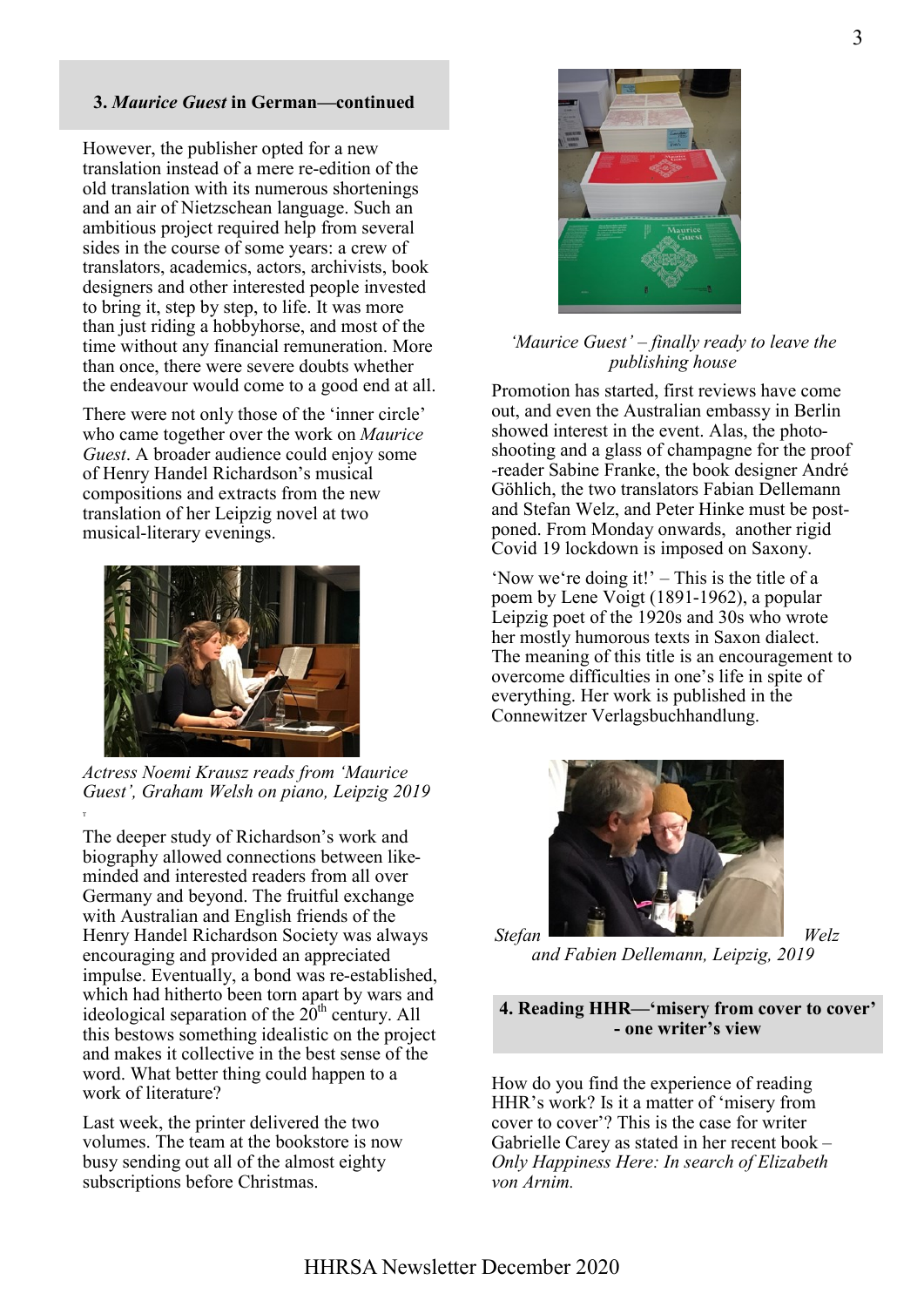Brenda Niall challenges Carey's view in a review that appeared on October 30/31 in the *Sydney Morning Herald* and *The Age*: 'Appropriately, Carey begins her list of books that dampen the spirits with *Les Miserables*. The others on her blacklist are the works of Thomas Hardy, Zola, Dostoevsky, Tolstoy and Henry Handel Richardson. As a young woman, Carey loved them all but she now believes that they represent the great majority that failed to teach their readers about happiness. It's true that you don't go to Hardy for joie de vivre, or even a positive view of human life. There can be few more sombre moments than when the black flag is raised for the execution of the heroine of *Tess of the D'Urbervilles*. "The President of the Immortals had ended his sport with Tess," is Hardy's final word on a bleak universe.

Of the other naysayers, I think that Zola qualifies. Yes and no for Dostoevsky and Richardson. But surely Tolstoy is in the wrong box. Some of the great moments in *War and Peace* are distillations of pure happiness. Natasha's dance is one of those moments. So is the ending of Jane Austen's *Persuasion*. And among other writers whose works give as much light as shade, what about George Eliot's *Middlemarch*?'

To read the full review:

#### **[https://www.smh.com.au/culture/books/a](https://www.smh.com.au/culture/books/a-pursuit-of-happiness-more-about-author-than-muse-20201022-p567iu.html)pursuit-of-[happiness](https://www.smh.com.au/culture/books/a-pursuit-of-happiness-more-about-author-than-muse-20201022-p567iu.html)-more-about-authorthan-muse-20201022-[p567iu.html](https://www.smh.com.au/culture/books/a-pursuit-of-happiness-more-about-author-than-muse-20201022-p567iu.html)**

**So what do you think?** Send your own thoughts on your experience of reading HHR to  $j$ . runci $(a)$  bigpond.com to include in our next newsletter.

### **5. A writer's letter to HHR's Laura**

Leanne Hall, award-winning Australian author for young adults and children recently wrote a letter to Laura Tweedle Rambotham, protagonist of HHR's novel *The Getting of Wisdom,* as part of a series produced in collaboration with UNESCO City of Literature Office, where Australian authors explore and dissect a book that has had an impact on their life.



*Leanne Hall*

As a student at PLC Leanne was required to read *The Getting of Wisdom* in Year Seven. She writes about it in a unique and thoughtprovoking way as a 'problematic' favourite. Here, with her kind permission are a couple of quotes to tantalise:

*-Richardson takes girls seriously at what is sometimes seen as their silliest age. She tails you for the entirety of your secondary school years, diving deep into your psyche, treating you as worthy of the sustained consideration a novel entails.*

*-Far from being paragons of your genteel education, you and your classmates are dishonest, selfish, social climbing and shallow—in short, quite wonderful.*

You can find the full text at: [https://lithub.com/](https://lithub.com/leanne-hall-examines-her-problematic-childhood-fave/) leanne-hall-examines-her-[problematic](https://lithub.com/leanne-hall-examines-her-problematic-childhood-fave/)[childhood](https://lithub.com/leanne-hall-examines-her-problematic-childhood-fave/)-fave/

More about Leanne Hall from her publisher: Her debut novel, *This Is Shyness,* was the winner of the Text Prize for Children's and Young Adult Writing and was followed by a sequel *Queen of the Night.*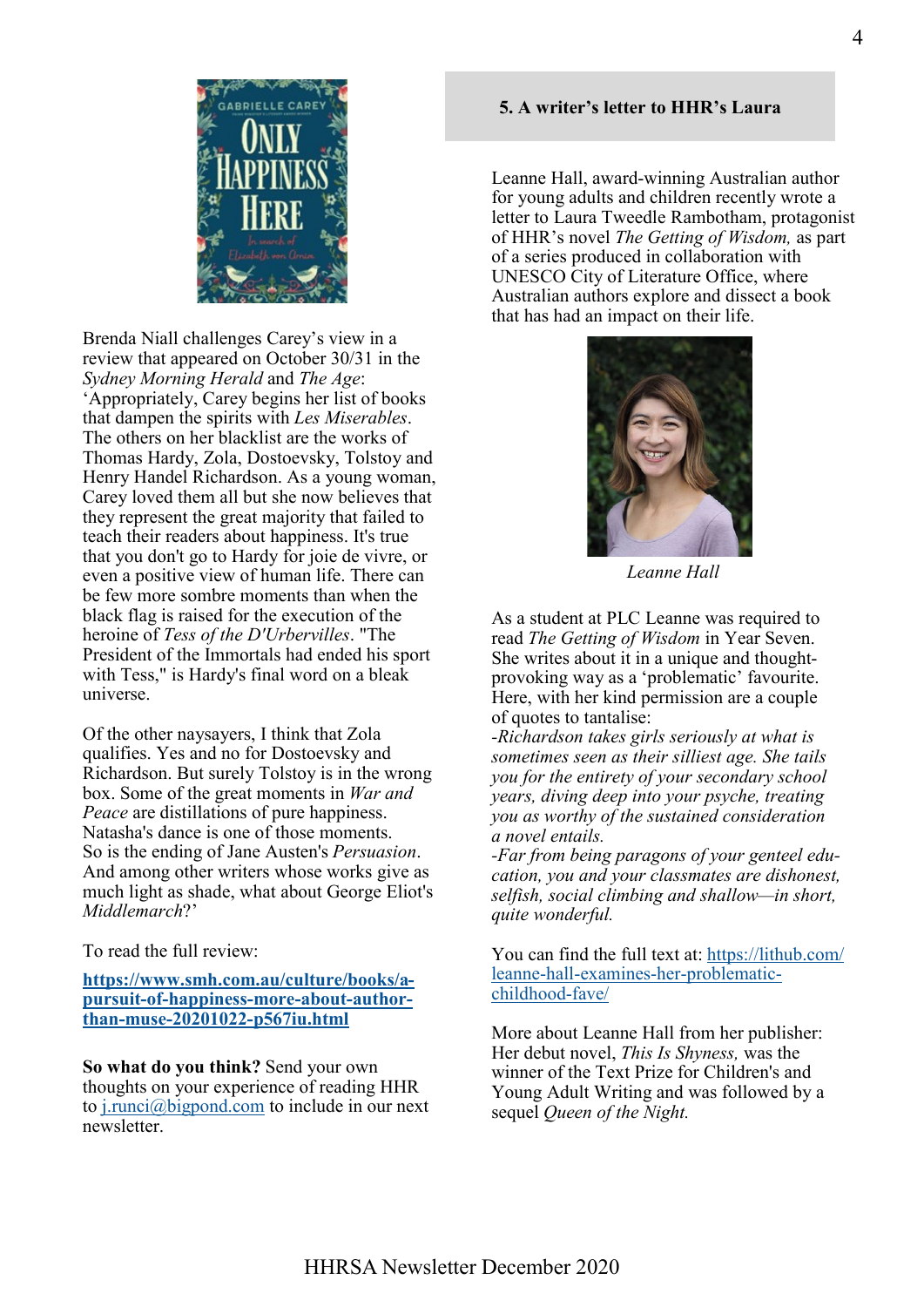Her novel for younger readers, *Iris and the Tiger,* won The Patricia Wrightson Prize for Children's Literature at the NSW Premier's Literary Awards. Leanne started her career in the world of short stories and has had stories published in *Meanjin*, *Age*, *Best Australian Stories* and the anthology *Growing Up Asian In Australia.* She hopes to publish a short story collection (one day!) She was an Asialink Artist in Residence at Peking University in 2013 and participated in Australian Writers Week in China in 2014.

#### **6. HHR and a house called Thule**

Alex Cliff, HHR Society member from Hastings, England recently drew to our attention an advertisement for a house called Thule in Brighton, Victoria.



This house belonged to Alex's great grandfather, Robert Coutts and it is believed that HHR visited it as a child and again in 1912 when she returned to Australia to do research for what became the trilogy - *The Fortunes of Richard Mahony.*

Alex has kindly provided us with some pages from her mother, Marjorie Coutt's extensive notes on the family's links with HHR. The following is an excerpt:

*My father had a phone call from the Brighton Historical Association in Victoria asking him about his old family home 'Thule' in Brighton. They wanted a National Trust protection order put on it in case it was pulled down or the extensive garden built on – they thought that HHR (by now a famous writer) had a connection with it or maybe lived there, as it was certainly the house she wrote about in great detail where Richard Mahony and his wife had lived in 'The Fortunes of Richard Mahony'.*

*This led to more interest and investigation. My father, Donald Coutts, remembered that HHR had visited his mother there in 1914*  [editor's note – this must have been 1912] *when she was writing the book, and spent a whole day there measuring up rooms etc and making notes. However later it was found that HHR had never lived there, but used to spend holidays with a school friend who lived there. (*Excerpt from Marjorie Coutt's notes)



The house has since sold but you can find it on Google by entering *6 Thule Court, Brighton*, and take your own walk through the rooms in the photos provided..

#### **7. A.S. Neill, Lil Neustatter and Summerhill**

by Faye O'Carroll



*Faye O'Carroll*

To those readers of this newsletter, who were involved in education in the 70s, the pairing of A.S. Neill with Summerhill will be familiar.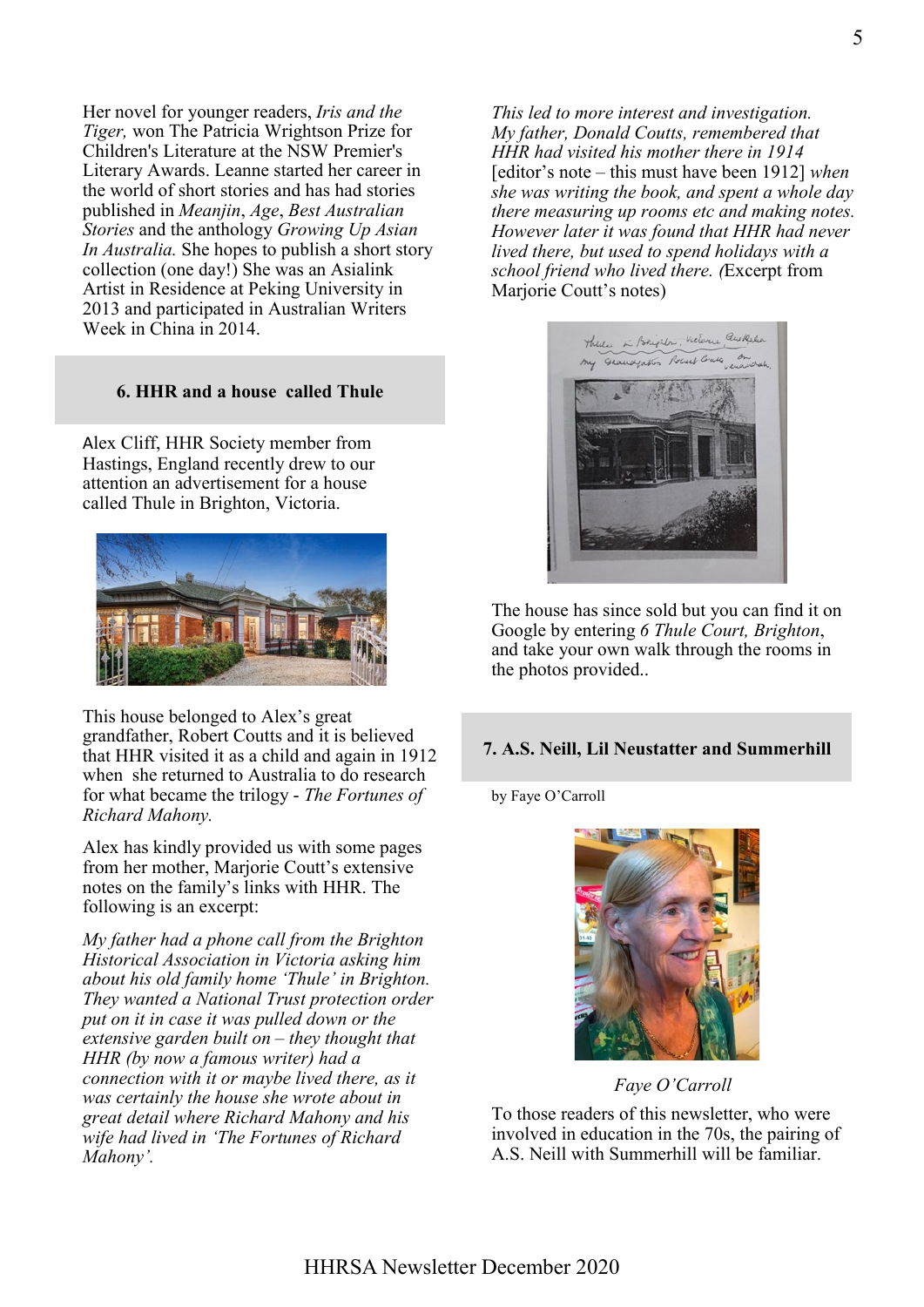But who, before reading the last HHR newsletter, or before reading Brenda Niall's biography "Friends and Rivals" had heard of Lil Neustatter, Henry Handel Richardson's sister, and of the central role she played in establishing Summerhill? Very few, I believe.



#### *A.S.Neill*

The 1960s and 1970s were years of intellectual ferment. They were years when long-accepted traditional values and traditional ways of doing things were constantly debated. Education was in the thick of these debates. In a book group with other young mothers I had my first encounter with Neill and *Summerhill*. A growing number had begun to worry that many young people emerged from our education system ill-prepared for adult life - whether judged by emotional or intellectual standards. Too many people were living on drugs, in anxiety, in discord, alienated, negative and living unhappy lives. Even in the 'better' schools with more facilities or more dedicated teachers, often the deep-seated problems of schooling were not being addressed. Children spend 13 of their formative years in school. What was the chance of breaking the longestablished, traditional pattern of schooling? Would anyone dare to leave the safety-net of the tried, even if not true? *Summerhill* became the seminal text on alternative education. It inspired people to look hard at our education system; it passionately put forward an alternative way.

My husband Philip O'Carroll and I were among those who believed that a more enlightened education model was possible and indeed essential for a healthy society. At this point we had three children coming up to school age. *Summerhill* gave us courage. If Neill could do it, why couldn't we? So we did.

Fitzroy Community School was born in 1976. Such was the credit we gave to Neill for his inspiration, that when we wrote our own book a year or so back, we copied him, and simply called our book the name of the school - *Fitzroy Community School*. Although we believe we have important things to say, sadly we have not had the same success as Neill with *Summerhill*. (Anyone who is interested can buy a copy online from either the Fitzroy Community School website, or the Fitzroy Readers website.)



#### *Faye and Philip's book*

Philip and I are in no doubt that starting a school on one's own, without the emotional and intellectual companionship of another, would be almost impossible. We now discover that this is what Neill had. He had Lil Neustatter, HHR's sister, an Australian, educated at PLC in Melbourne, as was Henry. Not only did he have Lil's emotional and intellectual support right from the beginning - and for twenty years - but she provided the necessary financial support to buy the property. If all this is so, it seems a terrible omission that Lil is barely mentioned. Why would Neill blot her out? What was his issue? Do his descendants who are running Summerhill, know this history?

My son Tim, who is the current principal of Fitzroy Community School, has contact with Summerhill and has visited. He plans to go to the festivities next year celebrating Summerhill's 100th birthday. And, of course, they know that he is Australian. He has never heard of Lil's involvement. It would be wonderful if the record could be put straight by next year. Perhaps PLC can do something. Perhaps the HHR Society can do something. Perhaps Angela Neustatter (Lil's granddaughter and HHR Society member) can do something.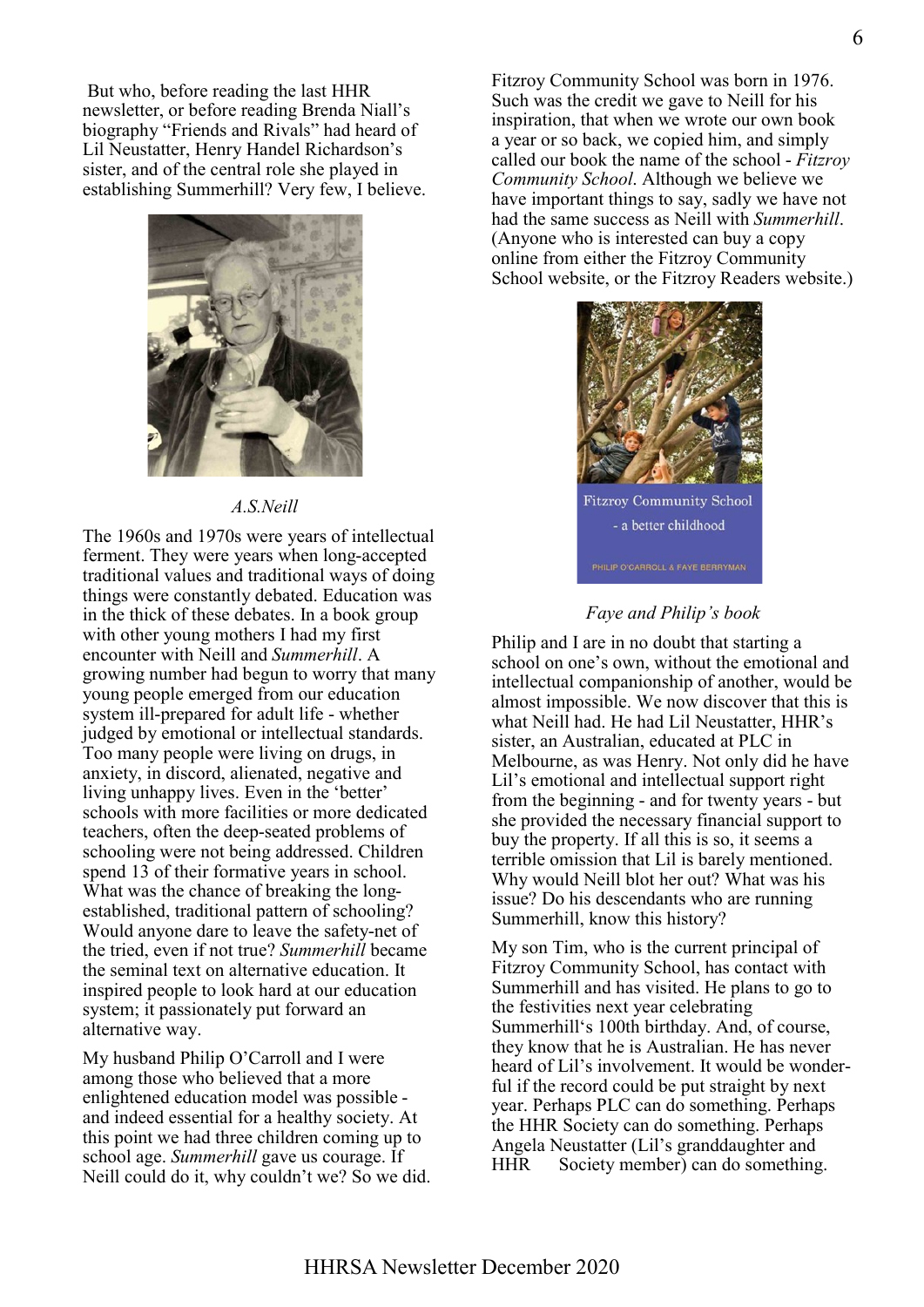Many of us have had a shock about Neill, but I would like to remind that words of truth are words of truth whoever says them. Neill equates happiness and goodness. I agree. This is Aristotelian. Further Neill says: a parent's anxiety is a poor prognosis for the emotional health of a child. I agree. Neill believes that it is important for children to feel that they are contributors to the school they attend, not just receivers. I agree. Although there are some of Summerhill's ways that I do not agree with, it is important to recognize that Neill's book is scattered with gems. In our rude awakening about Neill's personal choices, we must not throw the baby out with the bathwater. "Summerhill" was, and is, inspirational.

#### **8. Summerhill Revisited** (full article on website)

By Angela Neustatter



*Angela Neustatter at Westfield, HHR's home in Lyme Regis*

If it hadn't been for Wendy Morley I might never have gone to Summerhill, even though it might seem an obvious choice. After all it was my grandmother Lil, sister of Henry Handel Richardson, who had met the progressive pedagogue A.S.Neill, and been captivated by his ideas for starting a school where children could have enormous freedom. The ideas so captured Lil's imagination and passion to work towards human rights and freedoms, that she left her husband, Otto Neustatter, to share Neill's vision, and to help him make Summerhill a reality. Neill joined her in Germany where - very generously on Otto's part - the two men became friends.

Neill and Lil were able to find a property in Hellerau, Germany in 1921 and began advertising for people who wanted for their children an alternative from the very authoritarian, traditional education methods being used at the time.

When the school had to leave Germany, and after that Austria, it was Henry who found them a place called 'Summerhill' in Lyme Regis in Dorset.



#### *Summerhill in Lyme Regis*

Later the school shifted to larger premises in Suffolk, retaining the name, Summerhill, until they had to evacuate temporarily to Wales during WWII, where Lil died in 1943. As Neill remained running Summerhill, and my father saw it as an extension of his family home, our family made regular visits there. It was on one such visit, when I was eleven, that I decided I wanted to go to the school. We had parked in front of the red-brick Victorian house with its shawl of ivy festooned over the façade and were making our way up the path towards Neill's small private house, away from the main school building, when a very pretty girl, clearly a couple of years older than me, asked where I was going, and suggested I should let her show me the school.

Wendy marched me through the huge oakpanelled main room, pointing out the platform built near the ceiling, where the musical kids and formalised jazz bands would spend Saturday nights jamming. We climbed stairs winding up to the bedrooms, popped into the art room where people came and went as they pleased, working at whichever easel was free. Wendy showed me the hockey field - not that anyone played hockey - where pupils were allowed to camp in summer, and the best sport was chasing the bed-times officer, the person in charge of making sure the campers were in their tents by bedtime, until they collapsed exhausted and let us run wild.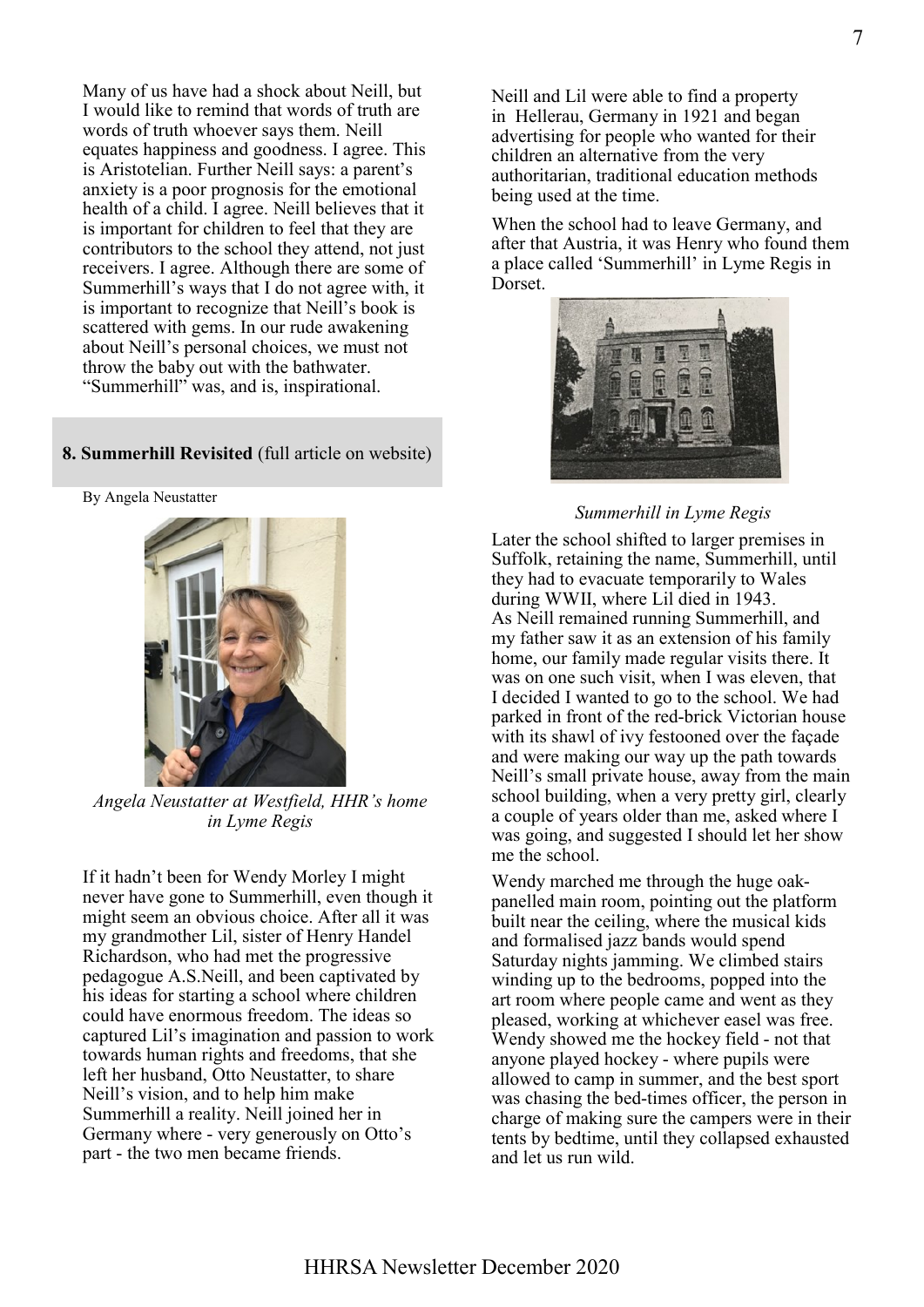All the while Wendy informed me what a wonderful place it was to be at school. And to think this place was the legacy of my grandmother. How proud of Lil I felt.



*Lil as a young woman*

It did not take long at Summerhill to learn that you could have more or less as much time as you wanted doing what you wanted. Neill's idea, supported with the huge energy Lil put into making the school work in the early days, was that given as much free time as they wished, children might well choose formal learning as something they wanted. And when, and if that time came, there would be someone qualified and ready to teach them. The theory was fine but not always the actuality. Neill's choice of teacher was constrained by the fact that Summerhill kept the fees very low because he was determined that people of all classes and economic situations should be able to send their children to him.

I have often wondered how significant Lil's role in Summerhill was. After all she was 'just the wife'. As research for a book I am working on about Lil and Henry, I interviewed several old Summerhillians who had been there in her time. I was told repeatedly that 'Mrs Lins', as she was known (Lindesay was our middle family name), was charming, cultivated, a mover and shaker, and the powerhouse needed for Summerhill to survive and succeed. It was important to hear that, because in my time at the school nobody seemed to know who she had been, nor care much. Summerhill was Neill's school, he was the one who had the original ideas, wrote the books and made his gruff, grumpy, endearingly kind self available to us all as he pottered around the school, always dressed in a corduroy jacket and pants and the square-toed shoes he had made for his overlarge feet.



*Lil and Neill at Summerhill in Suffolk*

But those who knew Lil vouched alto voce for her powers as a mover and shaker - the perfect pairing for Neill's ideology and philosophical thinking.

I remember being hugely protective of Summerhill, when one of the many academics who came to have a look made a judgement that this was a place where children might have a Utopian experience, but none would be able to fit into the world outside. However, many Summerhillians have done pretty damned well by conventional academic and career standards. That said, I share with a number of ex-Summerhillians, regret at not having had a more challenging and demanding level of formal education. I was wanting to learn and that is a precious state to be in, but instead I marked time too often sitting in badly taught lessons, or lessons that were clearly hastily cobbled together by whoever Neill had taken on for the subject. I remain convinced that this kind of progressive education needs top quality teaching as much as any other, and Lil, an intellectual with a profound interest in academics, would, I am sure, have agreed. The school is still going strong with Neill's daughter, Zoe Redhead, now running the educational experiment she inherited from Neill, and my grandmother, Lil Neustatter.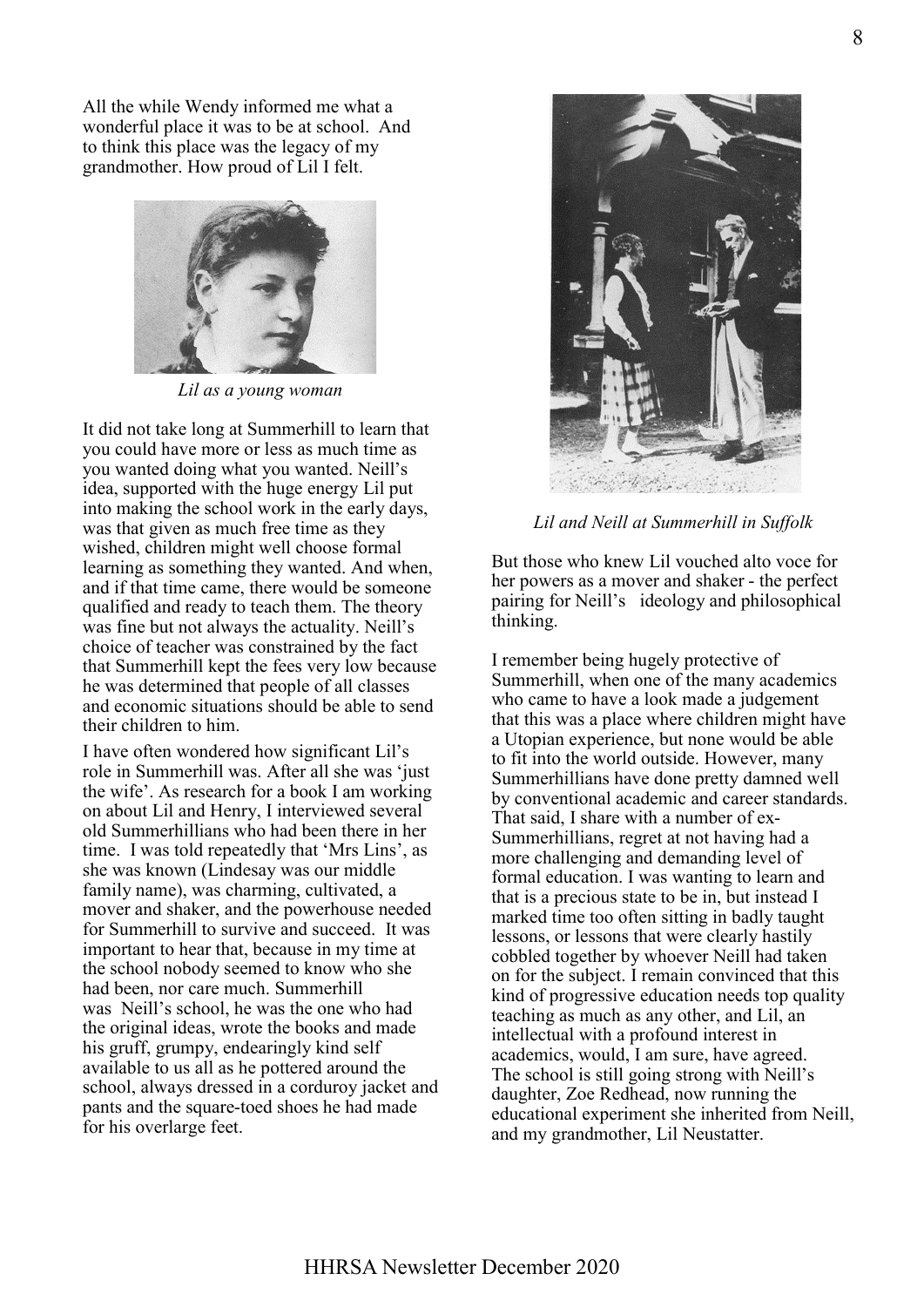# **9. HHR and Marie Hansen: Musical Lives in Fact and Fiction**



*Rachel Solomon*

Rachel Solomon's article on HHR and Marie Hansen has recently been published online in *Musicology Australia.* The following extract from her introduction gives a taste of the fascinating material in this engrossing account: *-Richardson's accounts of her talents and achievements in music performance during her school days in Melbourne, and then at the Leipzig Conservatorium of Music, have been at best vague and at worst misleading. This article seeks to address the issues relating to Richardson's musical training, competence, and reasons for abandoning a career of performance, through a comparative analysis with her friend and rival, Marie Hansen. An assessment of their shared and separate musical development in Melbourne and Leipzig calls for a re-evaluation of Richardson's versions of events and, connectedly, the biographical interpretations that have followed.*

You can access the article through the State Library of Victoria (or other subscribing institution's) website. You need to be a member of the Library. Luckily it's free and easy to join. Go to the library's website [www.slv.vic.gov.au](http://www.slv.vic.gov.au) – fill out the form and get access to a multitude of resources.

If you are unable to access the article in this way contact Rachel Solomon at [solomonr@bigpond.net.au](mailto:solomonr@bigpond.net.au) and she may be able to help[.](https://www.slv.vic.gov.au/)

# **10. New member—Laurie Steed**



Laurie is an award-winning fiction writer living in Western Australia. He has not read Henry Handel Richardson but is looking forward to doing so now that he has won the Henry Handel Richardson Fellowship for 2021. You can read more about him in the October 2020 edition of this newsletter.

# **Picnic tea orders for the HHR Birthday Event January 3, 2021, at Lake View**

#### SAVOURY

Bacon, lettuce, tomato and aioli sliders x2

Cucumber and herbed cream cheese finger sandwiches x4 Ham, vintage cheese and tomato relish finger sandwiches x4

Tomato, ricotta and chive tarts x4

Pumpkin, feta and thyme tarts x4

Cheese, kabana and crackers to share.

#### SWEET

Vanilla cupcakes x2

Fruit salad in share jar

Apple crumble in share jar

People who would like a couple's picnic box, can choose 4 of the savoury items, and 2 of the sweet items. People who would like a singles picnic box, can also choose 4 savouries, and 2 sweets, but the quantity of each product will be less.

Box will include 2 bottles of water, or 1.

Price is \$30.00 per box for couple. \$15.00 for single

Boxes will include disposable cutlery and napkins.

Email questions and orders to: [teabythree@gmail.com](mailto:teabythree@gmail.com)

Final orders will need to be in by

December 28, 2020